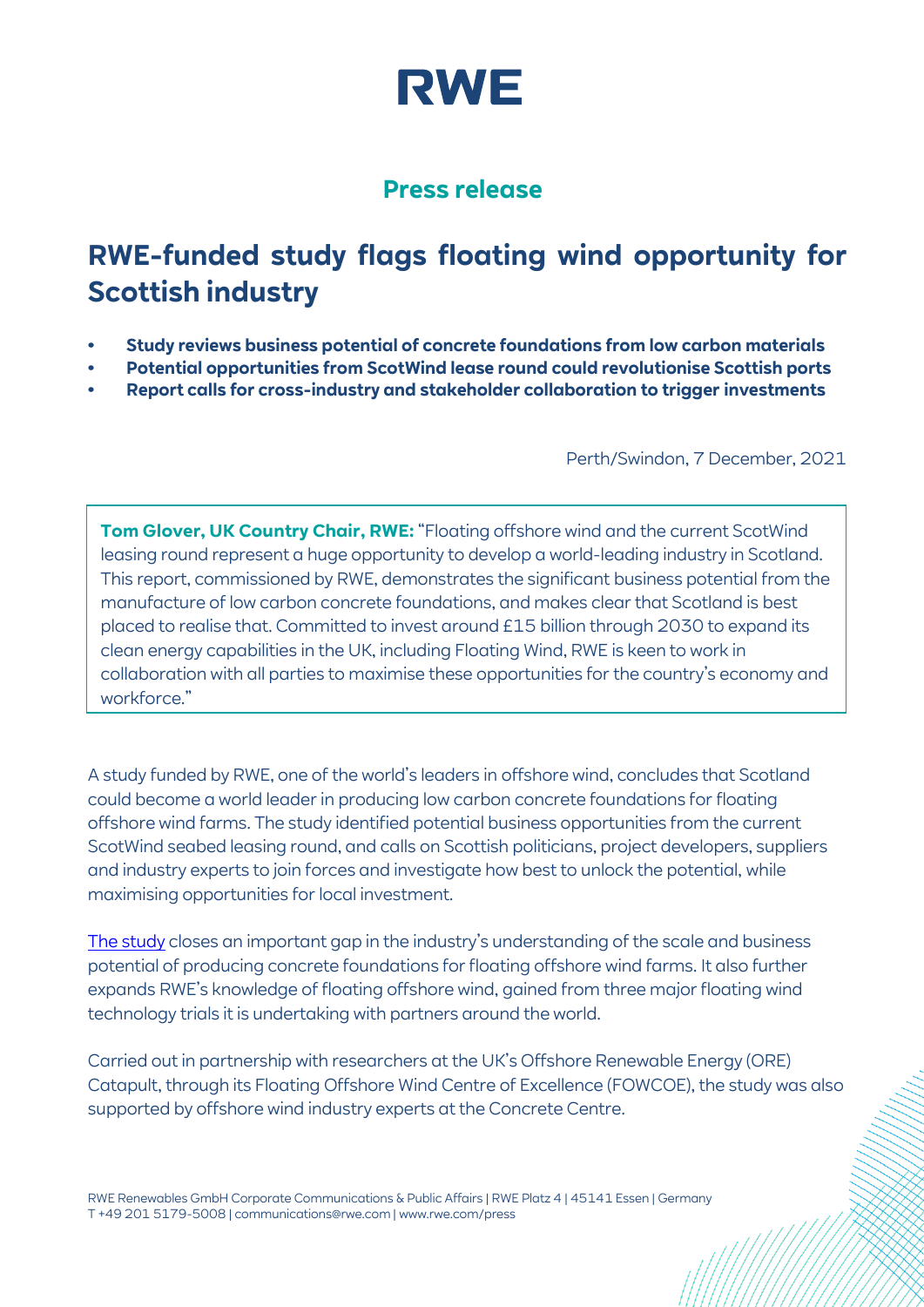# **RWE**

Floating foundations use both steel and concrete designs, but most research in the UK to date has focused on steel designs. The study addressed this by testing the feasibility of a production facility, capable of building 33 concrete floating foundations for 15 megawatts (MW) turbines each year.

Researchers reviewed Scotland's existing experience and capabilities for producing specialist concrete focused on using low carbon methods and materials. It found that both Scottish ports and industry have existing experience and skills from producing concrete at scale that can be applied to this low carbon alternative. The country is therefore well placed to manufacture the foundations, attracting significant investment into the Scottish and UK supply chain.

Ralph Torr, Programme Manager, ORE Catapult's Floating Offshore Wind Centre of Excellence said: "Floating offshore wind presents Scotland with significant opportunities, but these come with some industrial challenges. Delivering the anticipated capacity of floating offshore wind will require scale-up and repurposing of supply chain capacity as well as the creation of new capabilities. That is why this assessment of the role that the concrete supply chain in Scotland can play in delivering large-scale floating wind projects is such an important step. It opens up new possibilities for Scotland's leadership of floating offshore wind and how it can translate into tangible economic benefit."

In terms of scale of opportunity, the study noted that just a single project would require a volume of low carbon concrete potentially up to four times greater than that needed to build one of Scotland's largest infrastructure projects, the Queensferry Crossing.

It also said that to keep costs low and reduce carbon footprint, concrete production should take place at or close to the quayside where the foundations would be deployed. It identified that there are four Scottish ports - Hunterston, Kishorn, Port of Cromarty Firth (Invergordon) and Ardersier, as well as clusters of potential sites, including the Cromarty Firth and the Forth and Tay, which could potentially meet the capacities required.

The study found that industry would need to invest significantly to ensure the infrastructure is in place to deliver the requirements. It called for more industry-wide work to investigate the business case for developing such a facility, and the steps required to trigger such investment.

RWE is already one of the world's leading offshore wind companies and is driving the development of the largest offshore wind pipeline in the UK. The company is committed to accelerating the growth of its capacity to produce clean energy and, through its recently announced Growing Green strategy, RWE has committed to investing €50 billion gross through to 2030 to expand its green generation capacity to 50 gigawatts, with some £15 billion earmarked for the UK, including for floating offshore wind projects in Scotland.

RWE Renewables GmbH Group Corporate Communications & Public Affairs | RWE Platz 4 | 45141 Essen | Germany T +49 201 5179-5008 | communications@rwe.com | www.rwe.com/press